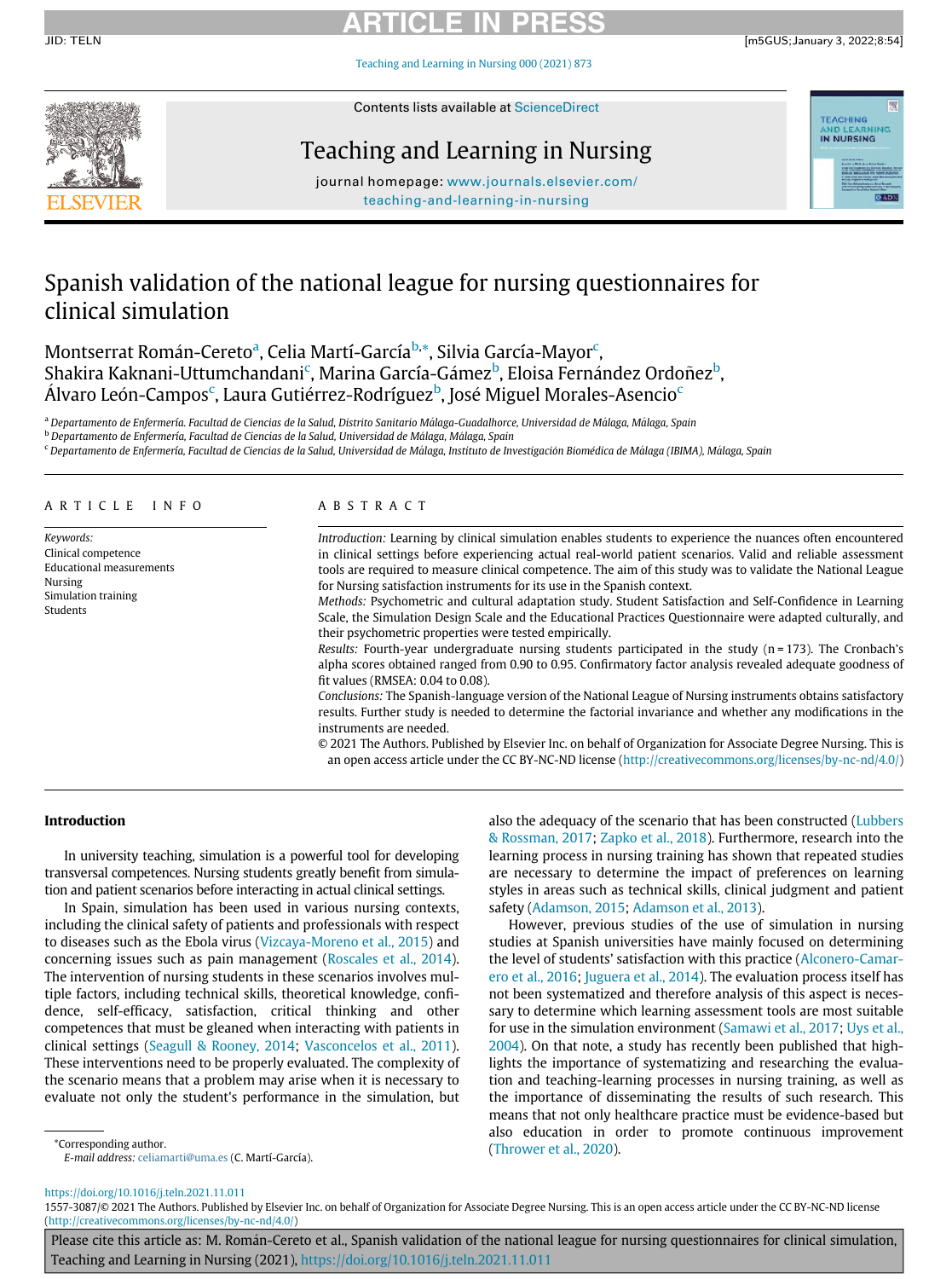## ARTICLE IN PRES

### 2 M. Roman-Cereto et al. / Teaching and Learning in Nursing 00 (2021) 873

A recent review [\(Lavoie et al., 2018](#page-5-13)) sought to identify the theories that underlie simulation learning in undergraduate nursing education, and reported that 56.6% of the studies considered explicitly identified the conceptual framework employed. The one most commonly used was the National League for Nursing (NLN) framework, followed by Kolb's Learning Styles and Experiential Learning theory ([Kolb, 1999\)](#page-5-14) and Bandura'[s social-cognitive theory \(1977\)](#page-5-15) In 2006, the NLN developed three instruments to evaluate clinical simulation in nursing ([Franklin et al., 2014](#page-5-16)), but to date, no validated version of these instruments has been made available in Spain.

The theoretical framework of the NLN describes guidelines for the design, implementation, and evaluation of simulation activities in nursing training. It consists of five components: (1) facilitator; (2) participant; (3) educational practice (active learning, feedback, student-teacher interaction, collaboration, expectations, diverse learning, and task-centered time); (4) simulation design features (aims, fidelity, authenticity, problem solving, support, reports); (5) expected student outcomes (knowledge, performance of skills, satisfaction, critical thinking, self-confidence) [\(Seagull & Rooney, 2014](#page-5-2); [Vasconce](#page-5-3)[los et al., 2011](#page-5-3)). According to the authors, the instrument is based on a set of eclectic principles and techniques in application of various theoretical perspectives, including student-centered learning, constructivist, and socio-cultural approaches. A possible limitation of the NLN framework is that it might be said to place more emphasis on teaching than on the learning paradigm [\(Lavoie et al., 2018](#page-5-13)).

[Adamson et al. \(2013\)](#page-5-7) reviewed the evaluation instruments used in such a simulation, and concluded that the use of existing tools instead of developing purpose-built ones consolidates previous knowledge, and underscored the importance of further using and developing these instruments, and of validating them for use in contexts other than those for which they were originally designed [\(Cap](#page-5-17)[pelletti et al., 2014\)](#page-5-17). For this reason, the main goal of the present study was to adapt and validate the NLN questionnaires in university nursing education for implementation in the Spanish context.

## Methods

Psychometric validation and cultural adaptation of the NLN assessment instruments: The Simulation Design Scale, the Educational Practices Questionnaire, and the Student Satisfaction and Self-Confidence in Learning Scale.

## Participants

The study population was composed of fourth-year nursing students at the University of XXX (Spain). The students of this course were selected to ensure that they possessed sufficient clinical theoretical competencies to undertake the simulation scenarios designed. The evaluation was performed during the scheduled objective structured clinical examinations (OSCEs) and courses on Critical Care Nursing, where simulation was carried out by means of previouslydesigned clinical scenarios for the assessment of students' skills and theoretical knowledge. There was no randomization. All students enrolled in the fourth year of the Nursing program were informed of the nature and objectives of the study, and those who gave written consent to participate, did so, although students on international mobility programs were excluded, in order to avoid possible bias due to differences in academic programs. The study's data were compiled in June 2016.

### Instruments

The instruments considered in this study were the three NLN questionnaires on educational practices, in the version translated and piloted in Spanish (NLN-e).

The first one, Student Satisfaction and Self-Confidence in Learning Scale (SCLS; [Jeffries & Rizzolo, 2007](#page-5-18)), measures students' satisfaction with instructional methods, learning materials and instructors (five items), and their self-confidence in learning (eight items). It is based on a five-point scale, from totally disagree to totally agree. The scores that can be obtained range from 13 to 65 points and, were validated with a Cronbach's alpha of 0.90. The second questionnaire, the Simulation Design Scale (SDS; [Jeffries & Rizzolo, 2007\)](#page-5-18), measures students' perceptions of five characteristics of the simulation design: objectives/information, support, problem solving, guided feedback/reflection and fidelity. It consists of 20 items, using a 5-point scale, on which each item is evaluated for presence or absence (totally disagree to totally agree) and for importance (not important to very important). The results obtained can range from 20-100 points, each, for presence and importance. The content validity of the SDS was established by the Cronbach's alpha score of 0.92 obtained for the presence of the elements, and of 0.96 for their importance. Finally, the Educational Practices Questionnaire (EPQ; [Jeffries & Rizzolo,](#page-5-18) [2007](#page-5-18)) measures students' perceptions regarding active learning, collaboration, expectations and learning diversity. It consists of 16 items, evaluated on two 5-point scales, with each item assessed for presence and importance. The scores obtained can range from 16 to 80 points for each scale, and the Cronbach's alpha scores for the original version of these scales were 0.86 and 0.91, respectively.

## Cultural Adaptation

The following steps were taken in adapting the questionnaire:

- 1. First, the scales were translated and backtranslated (from English to Spanish and vice versa) by two independent evaluators (each qualified at level C of the Common European Framework of Reference for Languages).
- 2. The two versions were then compared and, any discrepancies resolved by consensus between the two evaluators.
- 3. A native professional translator compared the translated versions with the originals.
- 4. A committee of experts, composed of eight lecturers from the University Nursing Department, met to resolve any semantic discrepancies in the final translated versions [\(Fig. 1](#page-2-0)).
- 5. Finally, the definitive versions in Spanish were empirically evaluated in a sample of 173 fourth-year Nursing undergraduate students.

## Procedure

The participants were required to address, individually, two simulation scenarios as part of the evaluation of their training. The following clinical cases were presented: a woman with urinary retention after abdominal surgery and a man with urinary tract infection and obstruction of peripheral venous access. In both scenarios, the students had to assess the situation, diagnose the problem, and perform, respectively, the techniques appropriate to bladder and venous catheterization. Subsequently, they were asked to complete the questionnaires online, using the LimeSurvey platform. The simulations were conducted by two teachers/evaluators who contextualized the case and interacted with the students during the simulation. Each case had to be resolved in a maximum of ten minutes, followed by a debriefing of the same duration, among groups of four students.

## Ethical Questions

This study was accepted and approved by the University Office of the Vice Chancellor for Academic Organisation and Teaching Staff (PIE 144\_15). Authorizations from the National League of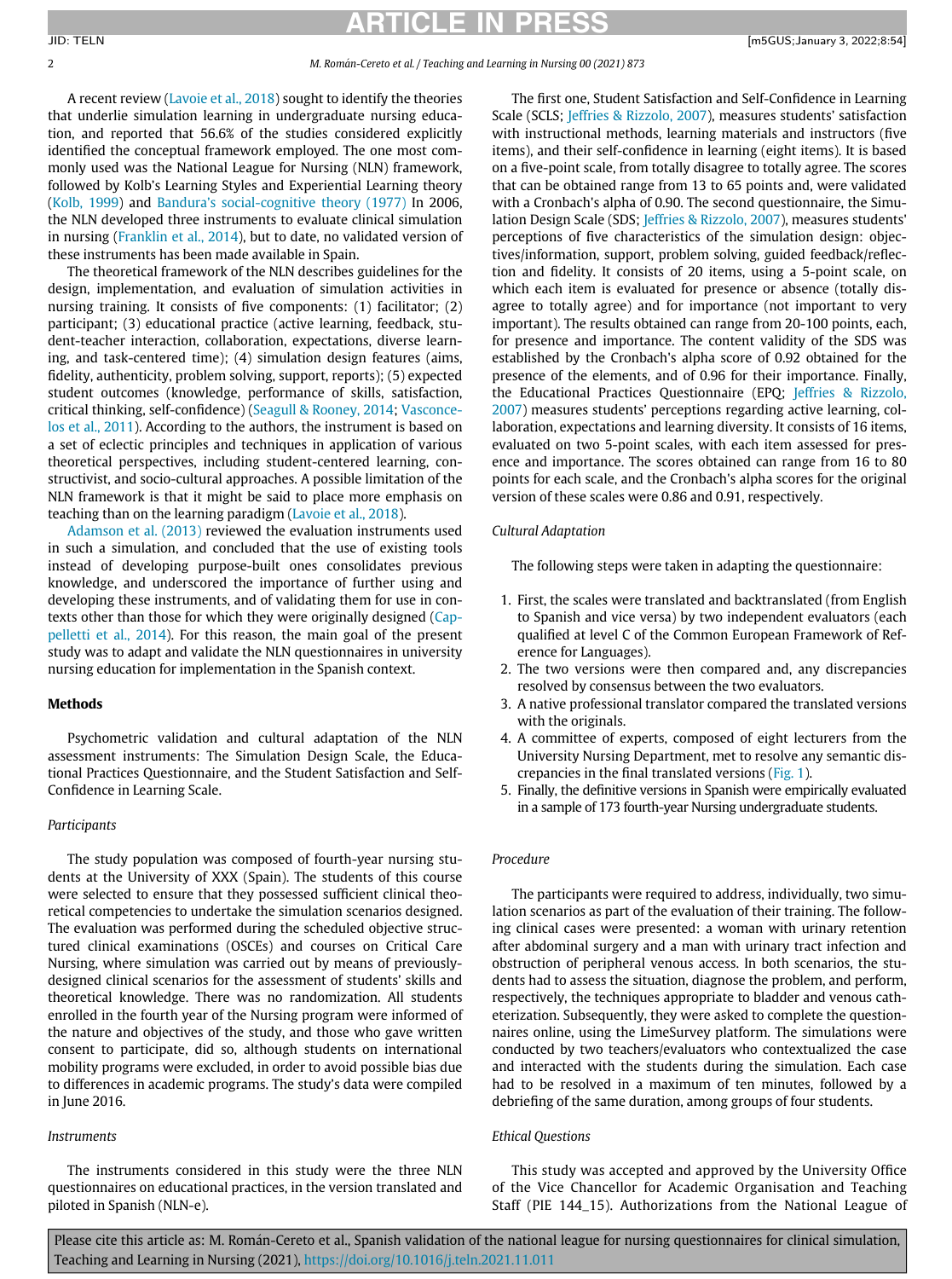# ARTICLE IN PRESS

M. Román-Cereto et al. / Teaching and Learning in Nursing 00 (2021) 873 3

<span id="page-2-0"></span>

**SSC** 

EPQ presence



## EPQ Importance

**SDS** 

Fig. 1. SSC, EPQ presence and importance, and SDS factor structure.

Data Analysis

Nursing were requested and obtained for the use, translation, and validation of the NLN instruments. The students who participated did so voluntarily. All data were processed in aggregate form, anonymously.

A descriptive analysis was made of all the questionnaire items. First, the ceiling-floor effect was evaluated according to the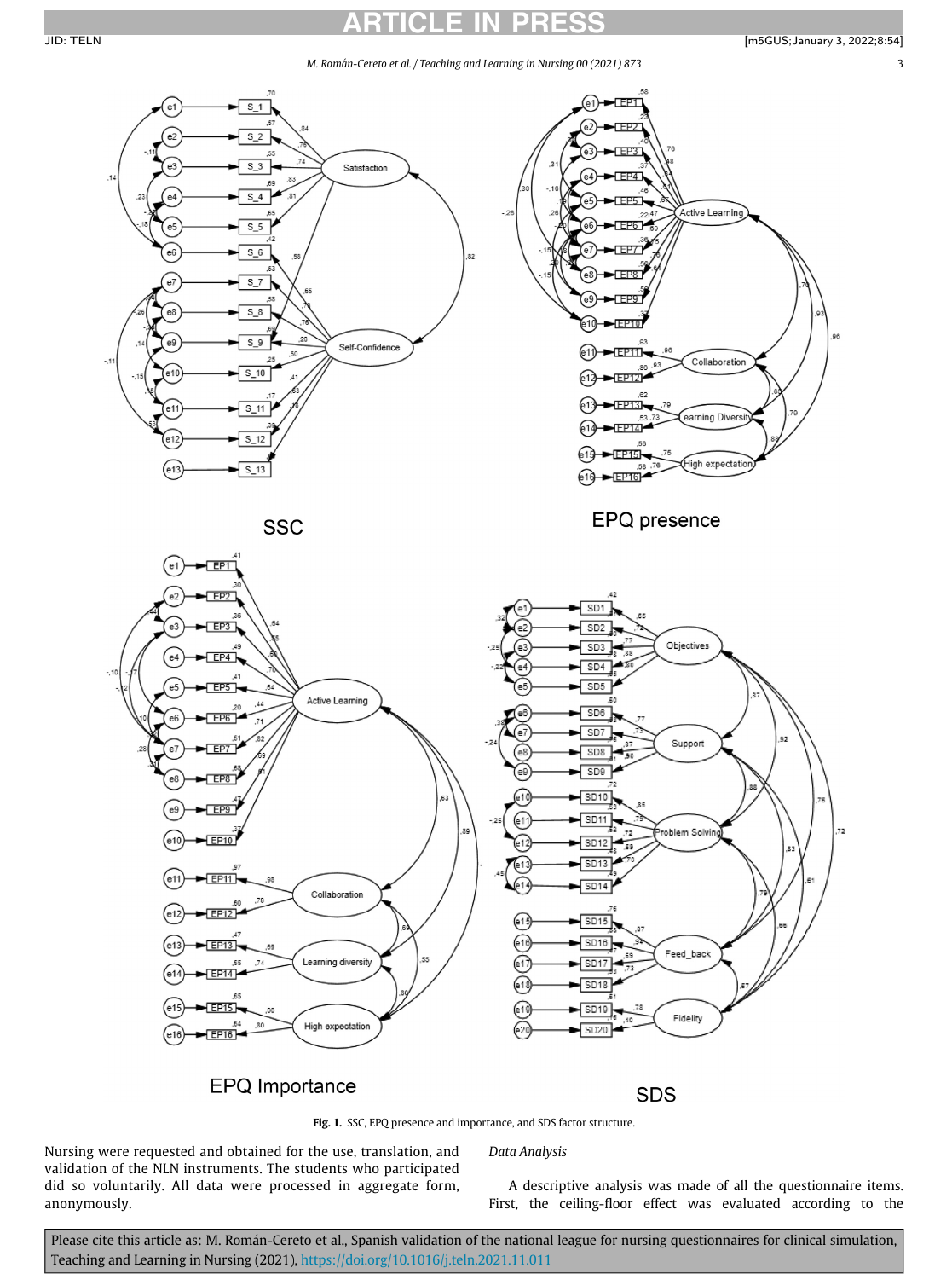# ARTICLE IN PRESS

4 M. Roman-Cereto et al. / Teaching and Learning in Nursing 00 (2021) 873

Table 1 (Continued)

frequency of endorsement of each item. The internal consistency of each instrument and its dimensions were then determined by Cronbach's alpha. The construct validity was evaluated by confirmatory factor analysis, considering the fit of the factorial models reported in the original validation study ([Franklin et al., 2014\)](#page-5-16) by means of the following indices: the penalizing function (CMIN/DF), which is indicative of good fit with values <3; the root mean square error of approximation (RMSEA) index and its confidence interval, taking 0.05 as a cut-off value of good fit; the Normed Fit Index (NFI), the Comparative Fit Index (CFI) and the Goodness of Fit Index (GFI), with a 0-1 range and a good fit value of  $\geq$ 0.95. The homogeneity of the instruments was tested by analysis of inter-item and item-total correlations.

## Results

The group of experts who carried out the review of the final version translated into Spanish was composed of eight teachers (six women and two men) from the Nursing Department of the University of XXX, with an average age of 37.1 years (range 28-57). Their clinical, teaching and research experience ranged from 10 to 27 years. The issues that generated disagreement were resolved by consensus in a discussion group. Only three semantic discrepancies were found, concerning items 3, 8 and 11 ([Table 1\)](#page-3-0).

<span id="page-3-0"></span>Table 1

Item-total correlation and correlation among the three scales

|                    | Corrected ítem-total<br>correlation | Squared multiple<br>correlation | Cronbach's Alpha<br>if ítem deleted |
|--------------------|-------------------------------------|---------------------------------|-------------------------------------|
| EPQp1              | .739                                | .666                            | .914                                |
| EPQp2              | .501                                | .438                            | .920                                |
| EPQp3              | .605                                | .534                            | .918                                |
| EPQp4              | .571                                | .473                            | .919                                |
| EPQp5              | .630                                | .528                            | .918                                |
| EPQp6              | .494                                | .427                            | .921                                |
| EPOp7              | .599                                | .564                            | .918                                |
| EPQp8              | .761                                | .684                            | .914                                |
| EPOp9              | .720                                | .574                            | .915                                |
| EPOp10             | .517                                | .493                            | .920                                |
| EPQp11             | .720                                | .832                            | .916                                |
| EPOp12             | .704                                | .818                            | .918                                |
| EPOp13             | .704                                | .564                            | .915                                |
| EPOp14             | .606                                | .593                            | .918                                |
| EPOp15             | .697                                | .572                            | .915                                |
| EPOp16             | .715                                | .569                            | .914                                |
| EPOi1              | .599                                | .507                            | .912                                |
| EPQi2              | .534                                | .481                            | .913                                |
| EPQi3              | .576                                | .552                            | .912                                |
| EPQi4              | .656                                | .546                            | .910                                |
| EPOi5              | .588                                | .403                            | .912                                |
| EPQi6              | .428                                | .382                            | .918                                |
| EPQi7              | .674                                | .601                            | .909                                |
| EPQ <sub>i</sub> 8 | .790                                | .724                            | .906                                |
| EPQi9              | .656                                | .490                            | .910                                |
| EPQi10             | .585                                | .476                            | .912                                |
| EPOi11             | .665                                | .681                            | .910                                |
| EPOi12             | .548                                | .599                            | .915                                |
| EPOi13             | .594                                | .470                            | .912                                |
| EPOi14             | .645                                | .556                            | .910                                |
| EPOi15             | .659                                | .615                            | .910                                |
| EPOi16             | .688                                | .666                            | .909                                |
| SSC1               | .775                                | .687                            | .882                                |
| SSC <sub>2</sub>   | .682                                | .580                            | .885                                |
| SSC <sub>3</sub>   | .665                                | .566                            | .886                                |
| SSC4               | .685                                | .658                            | .884                                |
| SSC <sub>5</sub>   | .749                                | .640                            | .881                                |
| SSC <sub>6</sub>   | .572                                | .420                            | .890                                |
| SSC7               | .647                                | .581                            | .886                                |
| SSC <sub>8</sub>   | .700                                | .626                            | .884                                |
|                    |                                     |                                 | (continued)                         |

|                   |          | Corrected ítem-total<br>correlation |                      | Squared multiple<br>correlation | Cronbach's Alpha<br>if ítem deleted |  |
|-------------------|----------|-------------------------------------|----------------------|---------------------------------|-------------------------------------|--|
| SSC9              |          | .731                                |                      | .666                            | .883                                |  |
| SSC <sub>10</sub> |          | .491                                |                      | .307                            | .893                                |  |
| SSC11             |          | .416                                |                      | .463                            | .897                                |  |
| SSC <sub>12</sub> |          | .596                                |                      | .561                            | .889                                |  |
| SSC <sub>13</sub> |          | .155                                |                      | .088                            | .911                                |  |
| SDS1              |          | .618                                |                      | .556                            | .955                                |  |
| SDS <sub>2</sub>  |          | .722                                |                      | .630                            | .954                                |  |
| SDS3              |          | .689                                |                      | .628                            | .954                                |  |
| SDS4              |          | .794                                |                      | .734                            | .953                                |  |
| SDS5              |          | .728                                |                      | .694                            | .954                                |  |
| SDS6              |          | .725                                |                      | .698                            | .954                                |  |
| SDS7              |          | .699                                |                      | .658                            | .954                                |  |
| SDS8              |          | .768                                |                      | .757                            | .953                                |  |
| SDS9              |          | .808                                |                      | .775                            | .952                                |  |
| <b>SDS10</b>      |          | .778                                |                      | .692                            | .953                                |  |
| <b>SDS11</b>      |          | .758                                |                      | .650                            | .953                                |  |
| <b>SDS12</b>      |          | .664                                |                      | .568                            | .954                                |  |
| <b>SDS13</b>      |          | .672                                |                      | .639                            | .954                                |  |
| <b>SDS14</b>      |          | .695                                |                      | .671                            | .954                                |  |
| <b>SDS15</b>      |          | .728                                |                      | .748                            | .954                                |  |
| <b>SDS16</b>      |          | .787                                |                      | .805                            | .953                                |  |
| <b>SDS17</b>      |          | .669                                |                      | .615                            | .954                                |  |
| <b>SDS18</b>      |          | .679                                |                      | .568                            | .954                                |  |
| <b>SDS19</b>      |          | .568                                |                      | .623                            | .957                                |  |
| <b>SDS20</b>      |          | .691                                |                      | .688                            | .954                                |  |
|                   |          | EPQi                                | EPQp                 | SDS                             | SSC                                 |  |
| <b>EPQi</b>       | $\Gamma$ | $\mathbf{1}$                        | $.628**$             | $.525$ **                       | $.646*$                             |  |
| EPQp              | $\Gamma$ | .628                                | 1                    | .711"                           | $.806+$                             |  |
| SDS               | $\Gamma$ | .525                                | $.711$ <sup>**</sup> | 1                               | $.672$ <sup>*</sup>                 |  |
| SSC               | $\Gamma$ | .646 <sup>°</sup>                   | $.806^{\degree}$     | $.672$ <sup>**</sup>            | 1                                   |  |

EPQi: Educational Practices Questionnaire (importance). EPQp: Educational Practices Questionnaire (presence); SDS: Simulation Design Scale SSC: Satisfaction and Self-Confidence.

\*\*Correlation is significant at the 0.01 level (2-tailed).

A total of 181 fourth-year students took part in the study, providing a total of 173 responses. Eight cases were lost due to incomplete answers.  $68.5\%$  (n = 124) of the participants were women and 27.1%  $(n = 49)$ , men. The average age of the students was 23.4 years (SD: 4.05). In all cases, the mean scores provided were greater than 3 (range 1-5).

Although minor semantic discrepancies were observed (in item 3), the original and translated versions were similar. Thus, with respect to "I enjoyed how my instructor taught the simulation", vs. "I enjoyed how the instructors used the simulation in teaching", the first sentence could be translated into Spanish as"... disfruté como mi instructor enseñó la simulación", but this might be confusing given the similarity between "enseñar" and "mostrar" in Spanish (both can mean "show)"; therefore, the second sentence was considered more appropriate, since it clarifies the use of simulation in teaching. Item 8 in the original version is formulated in the present tense and refers to the clinical setting: "I am confident that I am developing the skills and obtaining the required knowledge from this simulation to perform necessary tasks in a clinical setting". In the translated final version, the tense has been adapted, since it refers to how the student will feel in the future in relation to the acquisition of curricular competences. Finally, the discrepancy regarding item 11: "I was encouraged to explore the possibilities of the simulation" concerned the prepositions "en" and "de", which can be used indiscriminately in Spanish.

The highest scores obtained corresponded to the design of the simulation (importance 89.23 and assessment 81.4) and the lowest, to satisfaction and self-confidence (53.01). There was no floor effect. The maximum endorsement frequency was 27.7% (item 12 in the survey of educational practices). No item presented endorsement rates >80% (the highest value being 61.5%, for item 5 of the same questionnaire).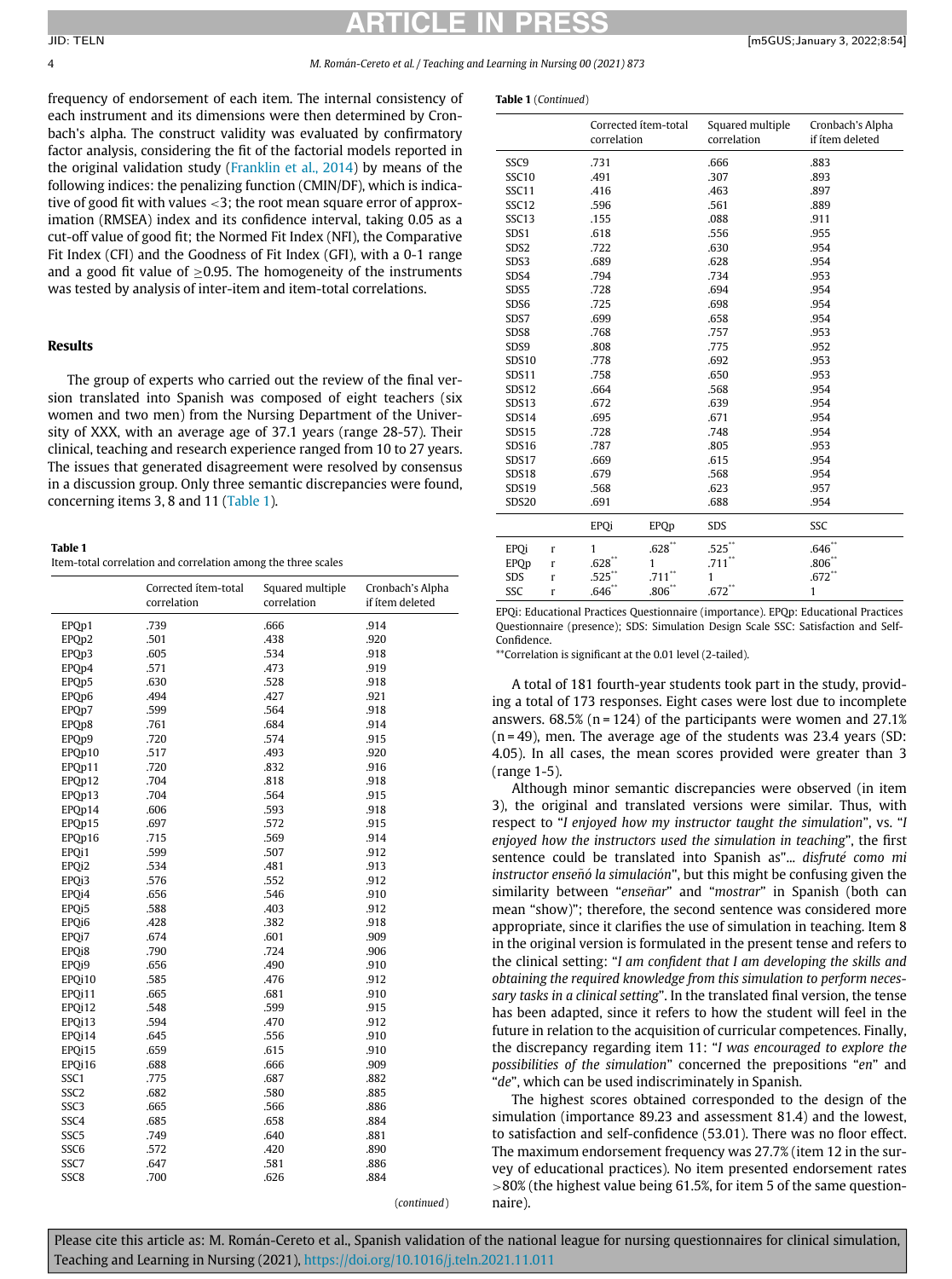## RTICI F JID: TELN [m5GUS;January 3, 2022;8:54]

| i. |  |
|----|--|
|    |  |

<span id="page-4-0"></span>

| Table 2 |  |
|---------|--|
|---------|--|

CFA adjustment indexes for NLN questionnaires

|              | Satisfaction and self-confidence | Educational practices questionnaire importance | Educational practices questionnaire presence | Simulation design scale |
|--------------|----------------------------------|------------------------------------------------|----------------------------------------------|-------------------------|
| CMIN/DF      | 1.34                             | 2.15                                           | 1.87                                         | 1.99                    |
| GFI          | .95                              | .88                                            | .90                                          | .86                     |
| <b>NFI</b>   | .95                              | .87                                            |                                              | .88                     |
| <b>CFI</b>   | .98                              | .93                                            | .95                                          | .94                     |
| <b>RMSEA</b> | .04                              | .08                                            | .07                                          | .07                     |
| 90%CI        | .00 to .07                       | .06 to .09                                     | .05 to .09                                   | .06 to .08              |

The correlations between the NLN questionnaire scores ranged from 0.53 to 0.81, with those between self-confidence and the importance of the educational practice exceeding 0.8 ([Table 1\)](#page-3-0).

Regarding internal consistency of the questionnaires, according to Cronbach's alpha, was 0.92 for educational practices, 0.95 for the design of the simulation and 0.90 for satisfaction and self-confidence. In this questionnaire, item 13 ("It is the instructor's responsibility to tell me what I need to learn of the simulation activity content during class time") obtained a very low item-total correlation, with an evident impact on the Cronbach's alpha score ([Table 1](#page-3-0)).

The CFA results reflected an inadequate fit in all cases, except in the questionnaire items for satisfaction and self-confidence, with values for CFI, NFI and GFI  $<$  0.95 and RMSEA  $>$  0.05 ([Table 2](#page-4-0)). [Fig. 1](#page-2-0) shows the factorial structure of the Spanish version of these instruments.

## Discussion

The aim of this study was to culturally adapt the NLN questionnaires to teaching practice in a nursing degree program at a Spanish university and to empirically validate their use in this context.

Analysis of the results obtained in this empirical study suggests that the Spanish versions obtained are culturally equivalent and they maintain semantic coherence. The translation and back-translation of the questionnaires is a fundamentally qualitative means of obtaining a semantic translation that retains the meaning of the original items and does not alter their validity.

As regards internal consistency, the results obtained coincide with those reported in other cultural contexts for the original questionnaires [\(Klein, 2012\)](#page-5-19), and with those of the Turkish-language version, for which Cronbach's alpha values of 0.77-0.85 have been reported for satisfaction and self-confidence, 0.73-0.86 for design and 0.61- 0.86 for educational practices ([Unver et al., 2017\)](#page-5-20). In the original study by [Franklin et al. \(2014\)](#page-5-16), the Cronbach's alpha values were 0.90-0.96 for each of the subscales. Coinciding with our own conclusions, the latter authors suggested modifying this scale, eliminating item 13 and reducing it to 12 items, to improve the overall fit. In our study, however, the authorization granted by the NLN expressly forbade making any modifications to the questionnaires.

The provision of simulation learning experiences requires considerable investment in material and human resources (equipment, spaces, teachers, and support staff). The choice of a theoretical framework can help educators select appropriate simulation learning experiences and enable researchers to devise relevant study questions, interpret the results obtained and compare the findings of different studies [\(Wilson et al., 2015\)](#page-5-21). The NLN framework offers educators a structure with which to build and implement simulation experiences that produce positive learning outcomes [\(LaFond & Van Hulle, 2013\)](#page-5-22).

In the study by [Franklin et al. \(2014\)](#page-5-16) the concordant validity obtained was >0.7 and the discordant validity was >0.5. Discordant validity is an important characteristic of this study, since the questionnaires were designed to be used in combination and, most importantly, should not measure the same concept. However, the subscales of self-confidence and satisfaction had little discordant validity with

respect to the scales of design and educational practices, which suggests that they evaluate similar concepts and that the latent constructs are closely related.

In the questionnaire on satisfaction and self-confidence in learning, the highest score corresponded to the item "It is my responsibility as a student to learn what I need to know from this simulation activity", while the lowest score was for the item "It is the instructor's responsibility to tell me what I need to learn of the simulation activity content during class time". In the evaluation of the simulation design, the highest score was obtained for the item "The feedback provided was constructive". These data suggest that students understand that the fundamental objective of simulation is to promote reflection and the ability to develop clinical judgment, and that the teacher is a facilitator in this process. This study was unable to evaluate the possible influence of teachers' facilitating behaviors in the final scores. It would be useful to conduct further research to identify strategies for developing the capacity of clinical educators and tutors to generate high-level learning situations ([Phillips et al., 2017\)](#page-5-23), and to determine which styles of mentoring and facilitating strategies are most effective from the students' standpoint ([Muthathi et al., 2017;](#page-5-24) [Warburton](#page-5-25) [et al., 2016](#page-5-25)), in order to provide high-quality clinical experiences for undergraduate nursing students [\(Warburton et al., 2016\)](#page-5-25).

The lowest average score obtained was for the collaboration item, "During the simulation, my classmates and I had to work together on the clinical scenario", although in the importance given to the item, low scores were also obtained for the items "I had the opportunity to work with my classmates during the simulation" and "The simulation offered several ways to learn the material". The fact that this item obtained a low average score in the evaluation is not surprising, since the scenarios had to be addressed by the students individually, and they did not have the opportunity to work with others except in the debriefing. Consequently, we had a limitation regarding this issue, since other studies have included collaborative [\(Berndt et al., 2015](#page-5-26)) and interdisciplinary ([New et al., 2015;](#page-5-27) [Reese et al., 2010](#page-5-28)) simulation designs, highlighting the enrichment of the learning experience when the opportunity is provided for collaboration with others and when an interdisciplinary approach is adopted.

The students awarded the highest total scores in the evaluation questionnaire to the item concerning simulation design, both in importance and in assessment, and the lowest ones for satisfaction and self-confidence. The fact that the lowest scores were obtained in the questionnaire on satisfaction and self-confidence contrasts with the findings of other studies [\(Lubbers & Rossman, 2017](#page-5-4)). However, these measures are subjective, and so they have great potential for variability due to experience [\(Woodruff et al., 2017](#page-5-29)) and may not correspond with clinical knowledge, as has been reported previously ([Cant & Cooper, 2017\)](#page-5-30).

Future research should be undertaken to assess the extent to which the results obtained in the simulation are transferable to clinical practice. Moreover, more studies to explore how satisfaction outcomes and clinical competencies acquisition relate each other [\(García-Mayor](#page-5-31) [et al., 2021](#page-5-31)). Additionally, to obtain a better generalizability of results, further studies are necessary to determine the factorial invariance of these instruments and the modifications that may be needed.